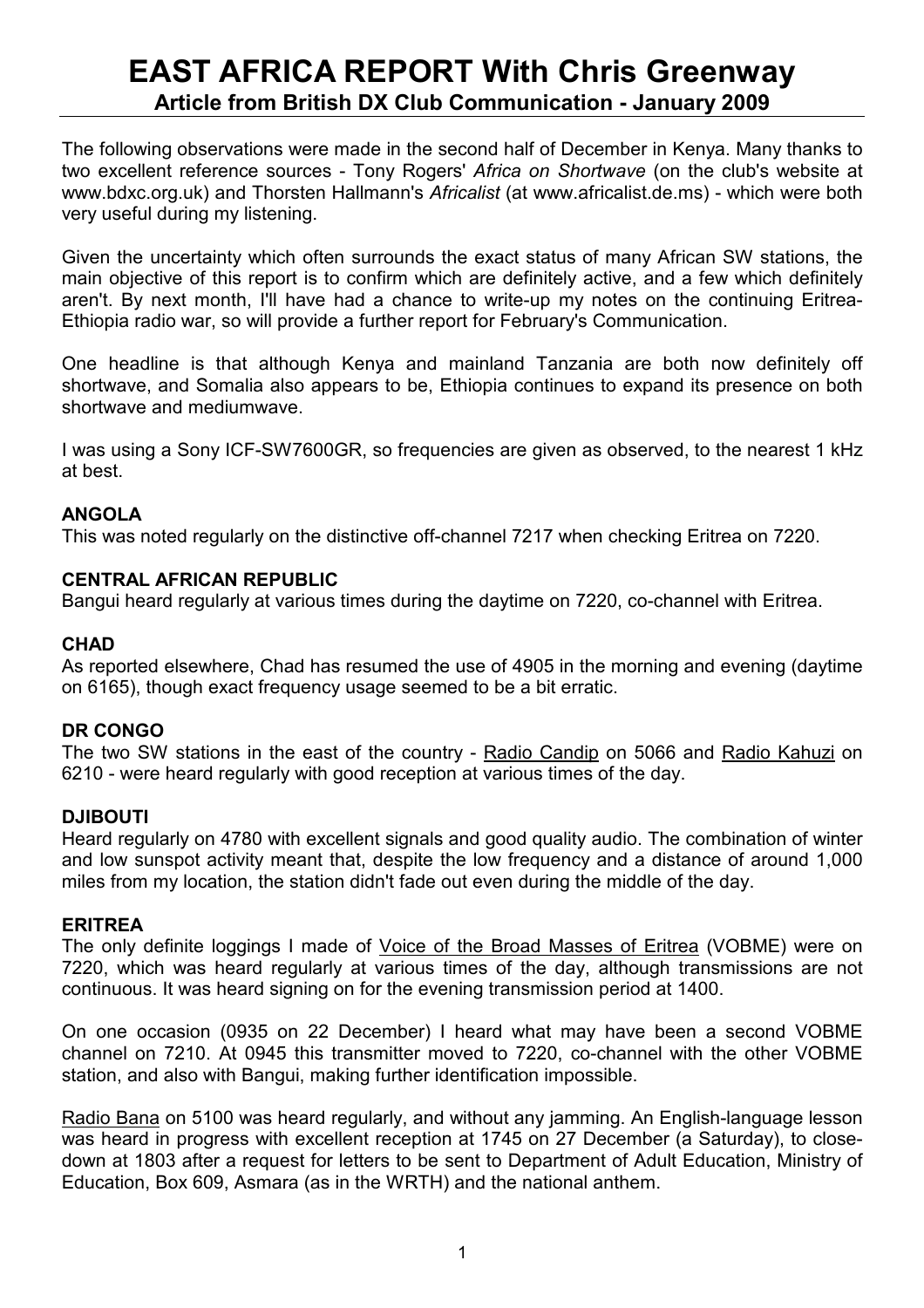On another occasion, English was also heard on Radio Bana just after 1500, with an ID and announcement that it was on 5100 and 1089.

No Eritrean transmissions were heard on 8000.

ETHIOPIA Shortwave: A total of 11 transmitters were confirmed active:

Radio Ethiopia National Service on 5990 (observed closer to 5991), 7110, 9704. The Monday-Friday English broadcast is now at 1200-1300 (ex 1400-1500), with news at 1230.

Radio Ethiopia External Service (and anti-Eritrea clandestines) on 7165, 9560v. The variable 9560 transmitter was heard as low as 9556.

Radio Fana on 6110, 6890 (also heard on 1080 MW).

Voice of Tigray Revolution on 5950, 5980. The 5980 channel was only heard for the early morning transmission, closing at 0530 on weekdays (though heard beyond that time on a Saturday). 5950 is much stronger than 5980, but has telephone-quality audio, supporting the theory that 5980 is from Mekele (where the studio is) but 5950 is from Addis Ababa.

Radio Oromia on 6030 (also heard on 1035 MW).

Amhara Regional State Radio testing on 6090 at 0300-0600, 0900-1100 and 1400-1700. Not in parallel with Amhara Regional State Radio heard on listed 801 MW.

Mediumwave:

Radio Ethiopia National Service was heard on listed 594, 684, 828, 855, 873 and 972. Some of these frequencies opt-out at times for regional programmes.

As noted above, Radio Fana, Radio Oromia and Amhara State Radio were all heard on their listed MW channels.

Two unlisted MW transmitters were heard with good signals: 891 (relays National Service) and 918 (unidentified programming, definitely Ethiopia but not in parallel with any other Ethiopian stations).

On 1044, test transmissions were heard during the evening and early morning. I was pleasantly surprised to hear an announcement in English (as well as Amharic) at the start of the tests at 1600 confirming the station as Mekele on test. WRTH lists this as 200 kW, the most powerful MW (or SW) transmitter in Ethiopia.

# **KENYA**

KBC is definitely off SW altogether. I drove to the Langata SW transmitting station on the outskirts of Nairobi and found that it was still there. (I would not have been surprised if the site had been redeveloped for housing.) I couldn't stay long but someone on the gate confirmed to me that the station was no longer operating.

The KBC Eastern regional service (which had been carried on 4915) is now only aired via local MW opt-outs in the evening on 639 and 1305.

The KBC Central regional service transmitter on 1269 has closed. The service is now only aired via a morning and evening opt-out on 747.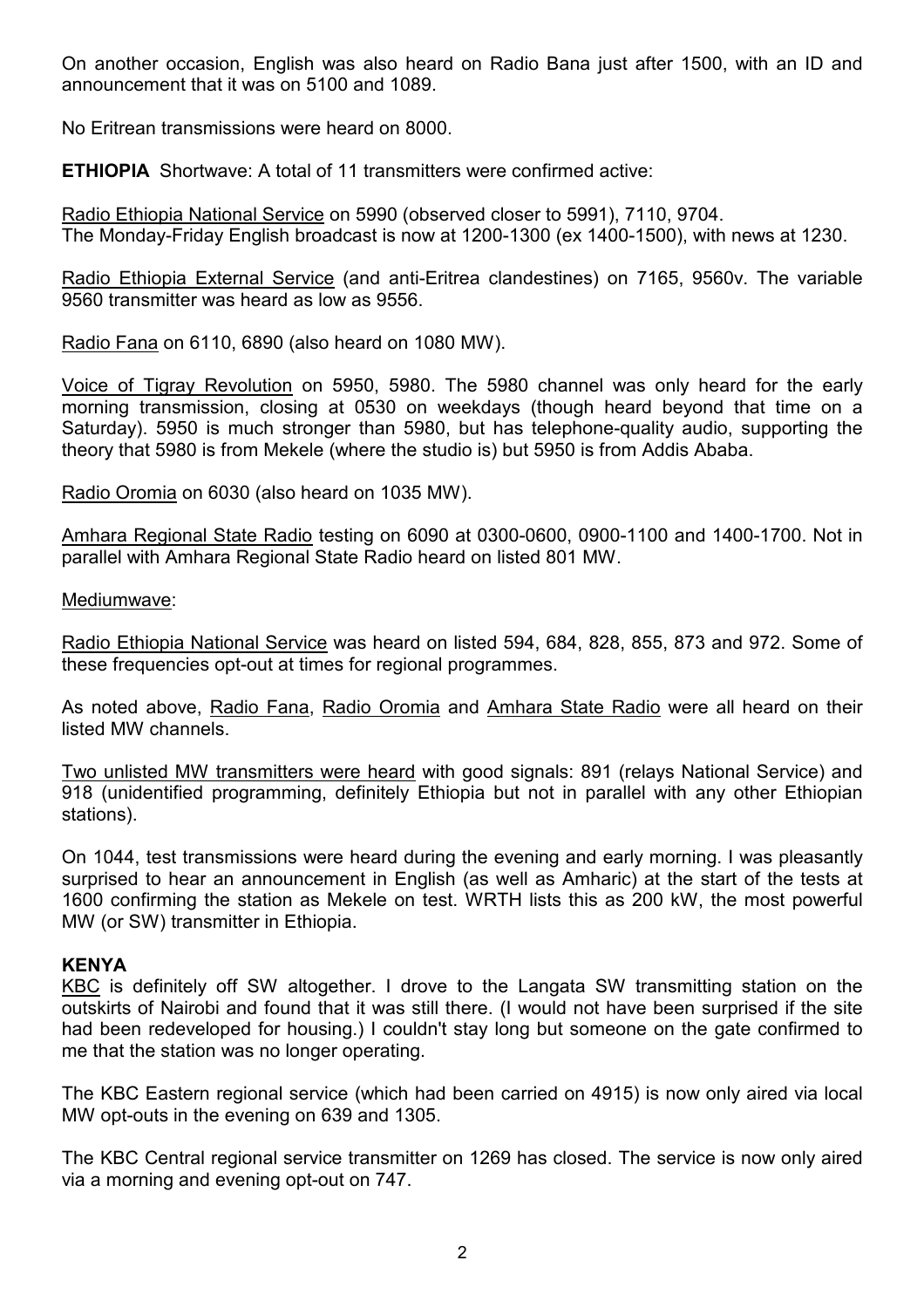All other listed Kenyan MWs were heard, including Malindi 927, which has been reactivated. Malindi 1044 remains off the air. Garissa 567 and 639 are active, but irregular.

A recently-leaked report by the official audit office says the KBC is technically insolvent and cannot afford to repay huge loans it has taken out or to pay statutory deductions such as VAT, PAYE and pensions. The expansion of private FM stations continues. Nairobi alone now has more than 40 FM stations. The KBC has surrendered some of its FM frequencies to make way for private stations.

# MADAGASCAR

Confirmed active on 3288, 5010 and 6135. 3288 and 5010 were heard in parallel in the evenings. As others have reported, 5010 was heard sometimes in USB+carrier mode. However, it was also heard at least once in conventional DSB mode. 6135 is slightly off-channel.

On one occasion I heard a station on 7105 at 1130 but it was too weak to confirm whether it was Madagascar, which is listed on that frequency.

Checking 9690 regularly, I heard Voice of Nigeria, rather than Madagascar, also listed on that channel.

# NIGERIA

Both Kaduna stations (4770 and 6090) were heard. 4770 has news in English at 0500. 6090 was heard after co-channel Ethiopia closed at 0600.

# RWANDA

Radio Rwanda was heard regularly on 6055, including news in English as scheduled at 0515 and 1830. This SW relay of the FM service still takes a weekday break at 0600-0900.

# SOMALIA

No SW activity was heard. Nothing was heard of the reportedly reactivated Radio Hargeysa SW service on 7120.

SUDAN State radio was heard regularly on 7200.

Southern Sudan Radio from Juba on 693 was heard with good reception after dark. News in English is at 1530. (Since 2005, South Sudan has had its own government, with a high degree of independence from the central government in Khartoum. A referendum is due to be held in 2011 on whether South Sudan should have full independence)

Radio Peace from southern Sudan was heard irregularly in the early mornings on 4750 with Christian programming in Arabic and English. However, it was not heard for several days running in the last week of December. It was not heard at all on 5895.

# TANZANIA

Mainland: Former Radio Tanzania (or RTD - Radio Tanzania - Dar es Salaam) is now IDing as TBC or TBC Taifa (= Nation). It is no longer broadcasting on SW. It was heard on 603, 621, 648, 657, 711, 720 and 1215 (not 1214).

Zanzibar: Sauti ya Tanzania (Voice of Tanzania) has a noticeable hum on its SW transmitter, heard on 6015 mornings and 11735 evenings. The transmitter is also somewhat irregular in operation. Unfortunately, the morning (0300-0600) reception of Zanzibar on 6015 was spoiled by co-channel BBC Arabic at 0300-0500 and BBC Turkish at 0500-0530.